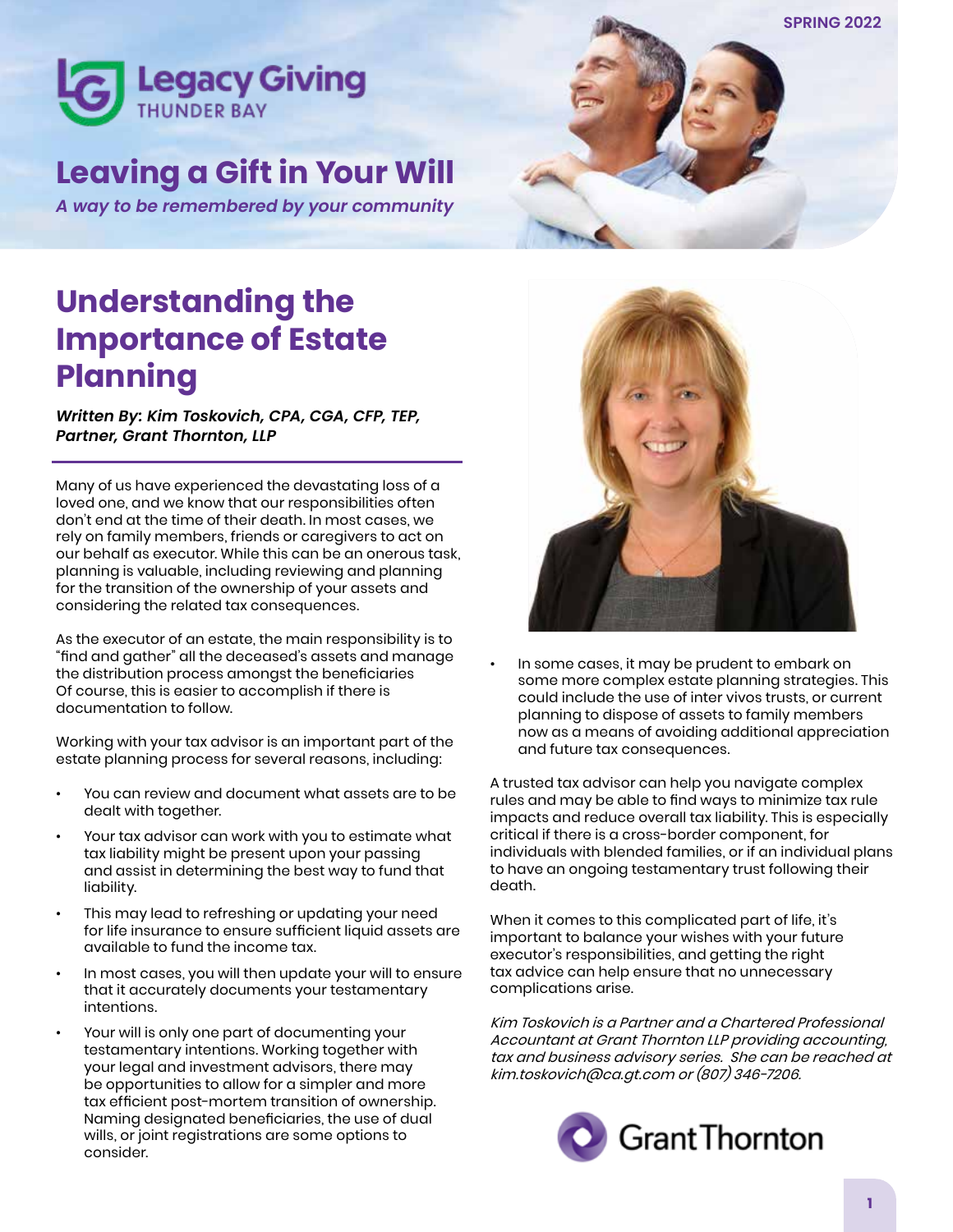# **Legacy Q & A**

#### **What happens if I don't make a Will? Does it all go to the government?**

Without a Will, decisions about your estate will be made according to the law. This means some or all of the people and or organizations you care about may not be included in the distribution of your assets. When you have an up-to-date Will, you're in control of your affairs. There will be no uncertainty about what will happen to your estate.

#### **I want to take care of my children and grandchildren, how do I leave a gift to charity?**

Many supporters come to realize that they have enough in their estate to take care of their family members and to allocate a portion to the causes and charities that are most important to them. Making a gift in your Will to a Charity is a personal choice, our purpose here is to offer you giving options to consider.

#### **Is leaving a Gift in my Will complicated?**

Remembering a charity in your Will is an act that is generous, powerful and surprisingly simple. When meeting with your Lawyer to either draft or revise your Will, have the conversation about adding a charity to receive an amount or a percentage of your estate. Every gift in every Will makes a difference.

#### **I need to be wealthy to leave a gift in my Will**

The majority of charitable gifts in Wills are left by Canadians of average means. You may be surprised to find that when all your assets are realized, you too will have enough for both your loved ones and your selected charities.



# **NORTHERN ONTARIO SCHOOL OF MEDICINE**

The Northern Ontario School of Medicine becomes NOSM University—the first independent medical university in Canada effective April 1, 2022.

"This is a profound and historic moment for the NOSM community, and its impact will be felt across Northern Ontario and beyond," says Dr. Sarita Verma, President, Vice Chancellor and Dean of NOSM University. "We are grateful to the provincial government for this incredible commitment to health education in the North and our renewed focus on health equity across our vast region."

Since its establishment in 2002, NOSM has had strong ties and engagement with remote, rural, Indigenous, and Francophone communities across the northwest. NOSM University has partnerships and collaborations with more than 90+ communities and 1,800 faculty dispersed across Northern Ontario.

Facts about NOSM University:

- NOSM has produced 780 MDs, 55 self-identify as Indigenous, and 165 self-identify as Francophone.
- Over 850 rehabilitation sciences students have completed occupational therapy, physiotherapy, speech-language pathology and audiology placements in Northern Ontario.
- NOSM will remain in Thunder Bay and Sudbury and will build on its collaborative relationships with Lakehead University and Laurentian University.



# **GEORGE JEFFREY CHILDREN'S FOUNDATION**

George Jeffrey Children's Centre is a non-profit charitable organization with strong community ties dating back to 1948 when Bert Larway, the Port Arthur-Fort William Kiwanis Club, and the Lakehead Cerebral Palsy Parents' Council worked together to establish the J.B. Larway Centre.

From this early beginning serving preschool children with disabilities, the Centre has grown to serve all of Northwestern Ontario with a variety of services and innovative and specialized programming. In 1961, through the efforts of the Kiwanis Club, the Centre was incorporated as the Thunder Bay Crippled Children Centre.

As the Centre grew, new facilities were built and the Northwestern Ontario Crippled Children Centre officially opened in June 1969. An 18-bed residence, now closed, was added in 1978 to provide treatment and care for children with disabilities from surrounding communities.

Our Centre was renamed the George Jeffrey Children's Treatment Centre in 1983 in honour of Mr. George Jeffrey, a former Chairman of our Board and a Director for many years, for his dedication to children with disabilities. The new building at 200 Brock St. East continues to honour his name.

Mr. Jeffrey was a true humanitarian and set a very high standard of service, therefore it's fitting that his legacy lives on through the George Jeffrey Children's Centre and Foundation.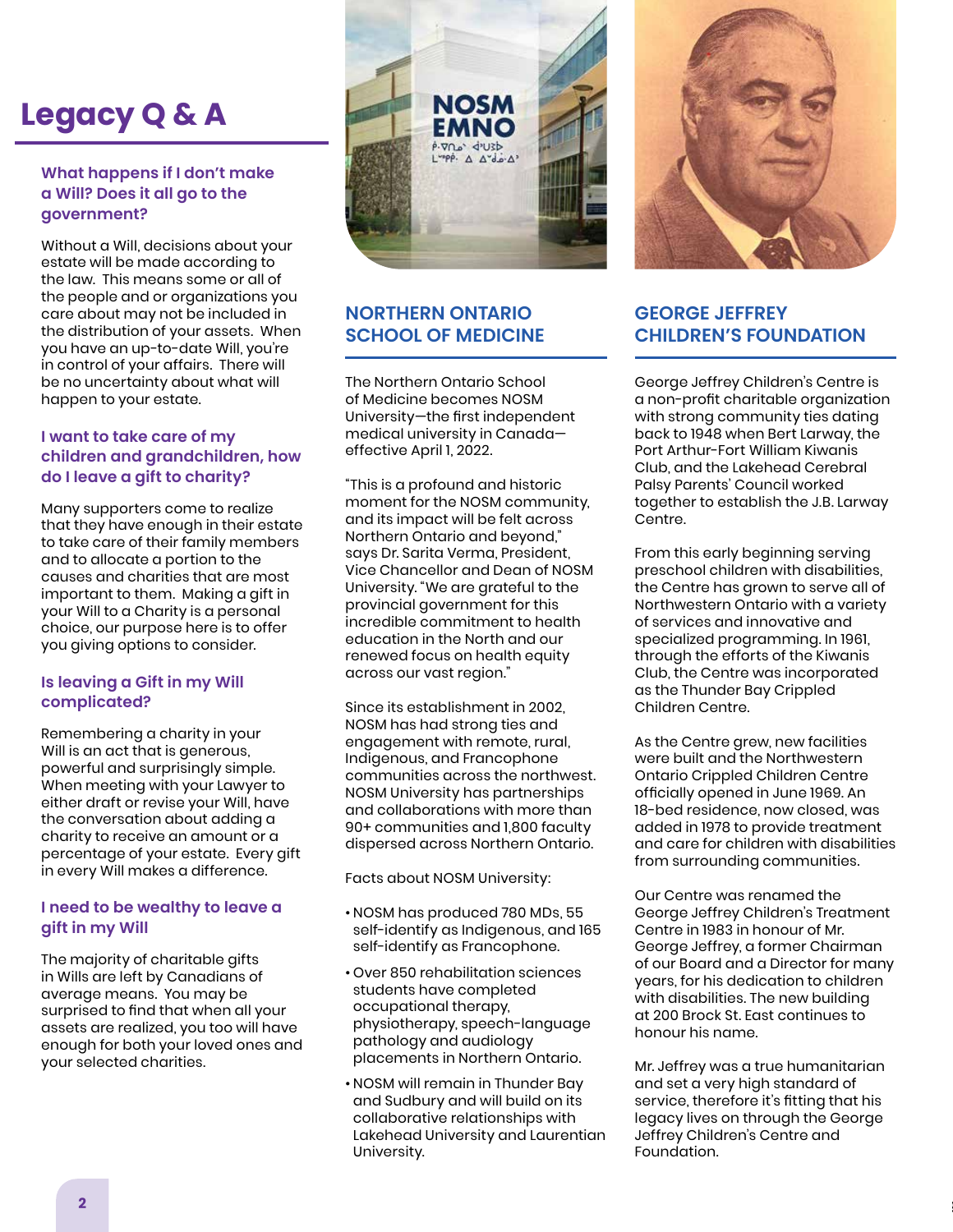

#### **ST. JOSEPH'S FOUNDATION**

Our residents don't live in our workplace….we work in their home!

People helping and caring for people is at the heart of services at St. Joseph's Care Group. Staff understand that they aren't just our clients they are someone's husband, wife, friend and loved one….they are the reason we are here.

This tradition of care started in 1884 when the Sisters of St Joseph arrived in Prince Arthur's Landing. They came to educate the children, but soon found there was tremendous need to provide care for the sick and injured. People paid what they could, but creative as they were the Sisters started asking the railway workers to prepay the care they needed, this became the first prepaid healthcare. The funds help build the first St. Joseph's Hospital.

Since 1983, St. Joseph's Foundation has been fundraising to ensure the services St. Joseph's Care Group provides will continue long into the future. I hope you will consider joining the many donors who have provided the financial support to ensure the legacy continues.



## **THUNDER BAY COMMUNITY FOUNDATION**

At the Thunder Bay Community Foundation, our purpose is to provide opportunities for the citizens of Thunder Bay to invest in the enrichment of our community. Founded on trust, the Thunder Bay Community Foundation helps donors invest in our community by building permanent endowments that focus on the future. Giving through the Thunder Bay Community Foundation to the causes you care about is rewarding for a number of reasons; Your gift creates lasting change in the community and offers generous tax incentives, making it easier for you to give more for less. When your donation is received, it is deposited into our pooled investment portfolio, which allows us to continually serve our community through grants and scholarships.

Our annual scholarship and bursary period is just around the corner! Did you know you can create a scholarship or bursary fund for graduating high school students? Scholarships and bursaries assist promising students including those challenged by education costs, to pursue education and/or training. Each year, we disburse over \$100,000 to deserving students in Thunder Bay and district areas. Want to learn more? Visit our NEW website at www.tbcf.org



# **THUNDER BAY REGIONAL HEALTH SCIENCES FOUNDATION**

All giving, whether to friends, family or even strangers is experienced as pleasurable legacy giving included. It might feel uncomfortable discussing leaving a gift in your Will during a time of crisis (especially a global health one), but the same feel-good chemicals of oxytocin, serotonin, dopamine and endorphins are released whenever a gift is made.

As we move out of the COVID-19 pandemic, we want to hold onto these good feelings. All of us want to be part of a caring community that comes together for better. Leaving a legacy gift is a great way to build a better future.

When you leave a legacy gift to a charity you support, you are thinking towards the future of your community. You are supporting those organizations that are the "helpers" and work tirelessly to make our community a better and healthier place to live in for generations to come. As children's show host Mr. Rogers said "Look for the helpers. You will always find people helping".